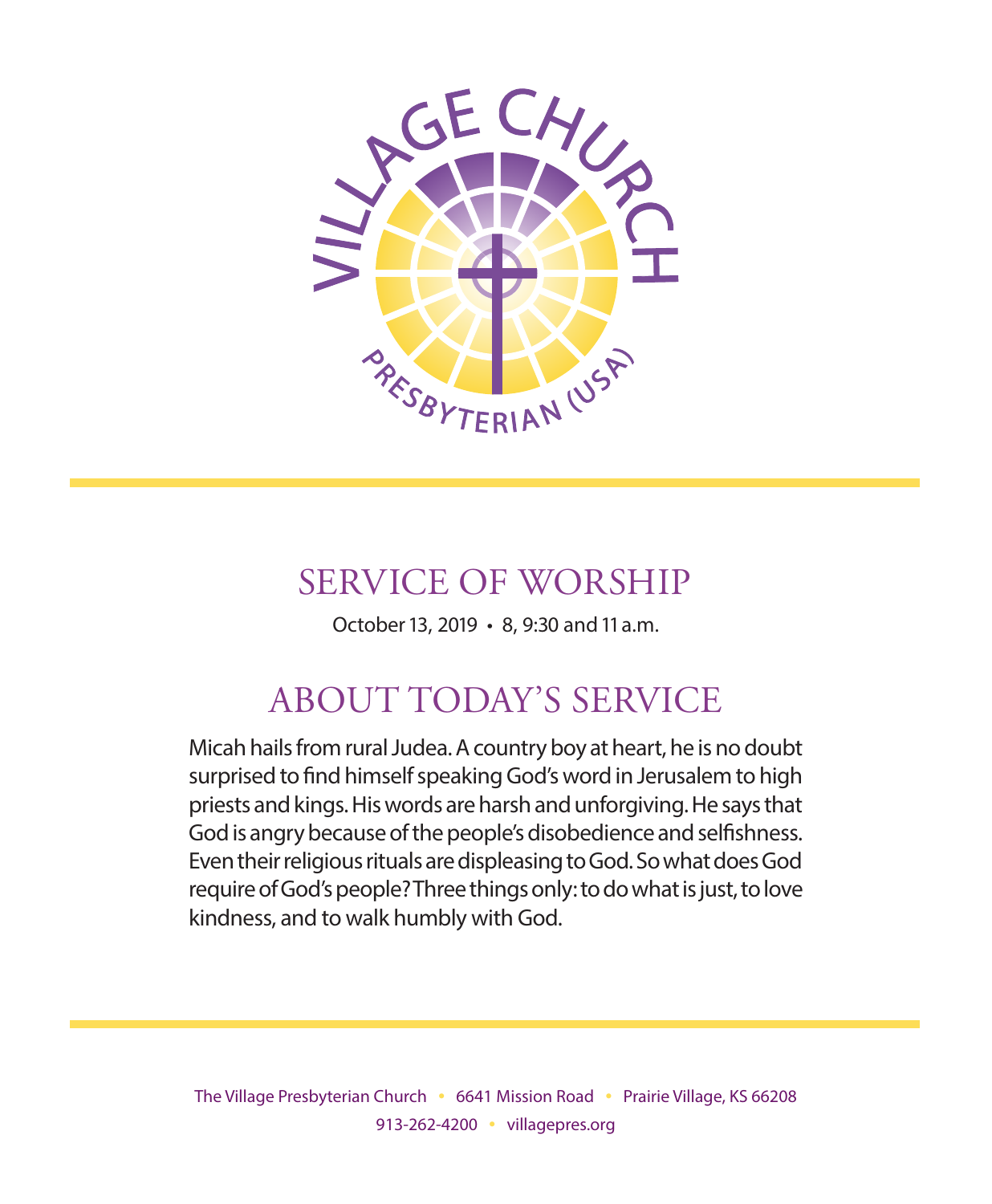## GOD'S PEOPLE GATHER

Call to Worship (Micah 4) **Rev. Becky Chamberlain** Rev. Becky Chamberlain

In the days to come, the mountain of the Lord's house shall be established as the highest of the mountains, and shall be raised up above the hills. People shall stream to it, and many nations shall say:

**"Come, let us go up to the house of the God of Jacob. That God may teach us God's ways, and we may walk in God's paths."**  For out of Zion shall go forth instruction, and the word of the Lord from Jerusalem. **They shall beat their swords into plowshares, and their spears into pruning hooks.**  Nation shall not lift up sword against nation, neither shall they learn war anymore. **And we will walk in the name of the Lord our God forever and ever.**

\*Prayer of Confession

**Mighty and All-Powerful God, We cannot help but wonder: Who are we that You should love us? Who are we that You should use us? Who are we to dare to come into Your presence? For there is no violence You cannot rend. There is no injustice You cannot abolish. There is no evil You cannot vanquish. We know and sing of Your strength.**

**And yet there is no sin You cannot forgive, and no sinner You cannot redeem. There is no storm You cannot quiet, and no wound You cannot heal. We trust and delight in Your grace.**

**So forgive us, O God, when we insist on defining the undefinable, comprehending the incomprehensible, and fathoming the unfathomable.**

 Prelude *Near to the Heart of God* by Brenda Portman Words of Welcome **Rev. Dr. Rodger Nishioka** Rev. Dr. Rodger Nishioka

\*Hymn, No. 267 *Come, Christians, Join to Sing* MADRID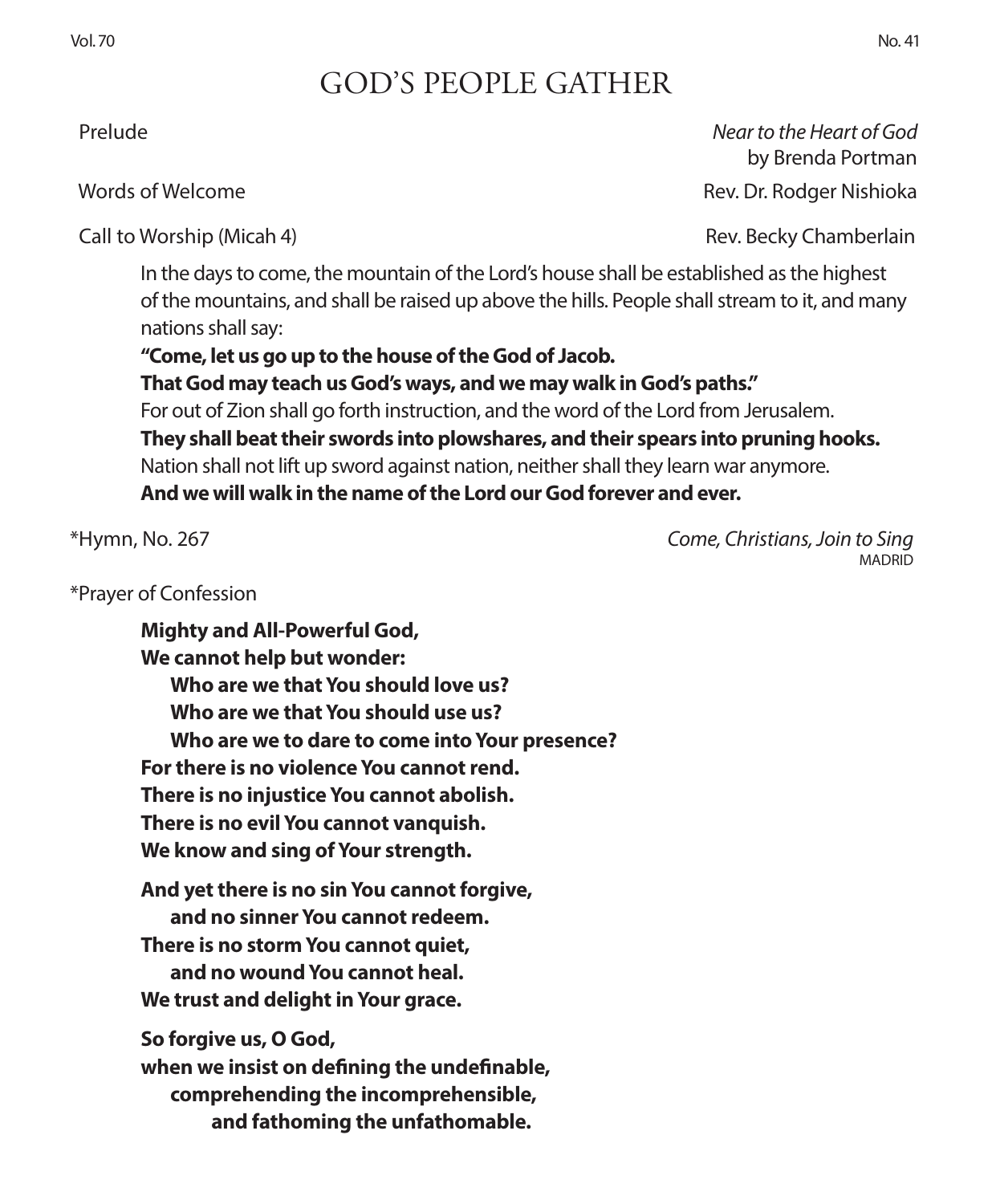**Forgive us when we try to make You small enough to fit our limited understanding.**

**Remind us, O God, of all You can dare and do, and teach us, once again, that the answer to all of Your mystery is one simple word: "Yes."** (Silent prayer)

\*Assurance of God's Grace

\*Response

## **Let every instrument be tuned for praise! Let all rejoice who have a voice to raise! And may God give us faith to sing always: Alleluia!**

\*Passing of the Peace



Call to Prayer



Prayers of the People and the Lord's Prayer<br>Our Eather who art in beaven halls

weak - **Our Father, who art in heaven, hallowed be thy name.**

1 hy kin 1. In my 1. In my 1. In my 1. In my 1. In my 1. In my 1. In my 1. In my 1. In my 1. In my 1. In my 1. In my 1.<br>The company of the company of the company of the company of the company of the company of the company of the c your  $\overline{\phantom{a}}$  thy will be done, on  $\overline{\phantom{a}}$ n ea in strayed, Thy kingdom come, thy will be done, on earth as it is in heaven<mark>.</mark>

3. Save me ann alaibh le **Give us this day our daily bread;** 

and for  $\cdot$ re us our de ve forgive our and forgive us our debts, as we forgive our debtors;

 $\overline{a}$ and its is not into temptation but delive part into temperatury wat active, as from comtake and lead us not into temptation, but deliver us from evil.

**For thine is the kingdom and the power and the glory, forever. Amen.**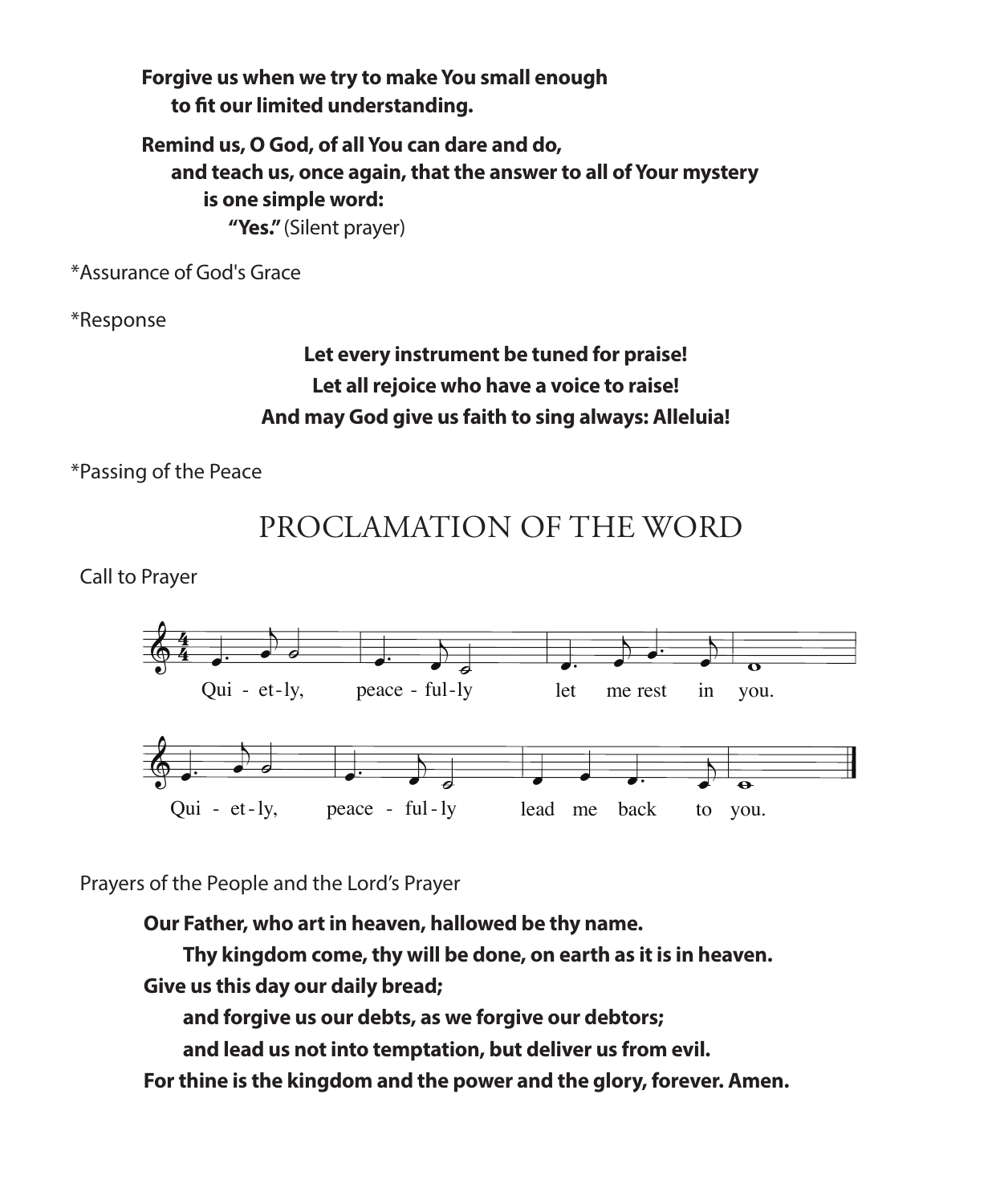The Old Church leans nearby a well worn road upon a hill that has no grass or tree The winds from off the prairie now unload the dust they bring around it fitfully.

The path that leads up to the open door is worn and grayed by many toiling feet of us who listen to the Bible lore and once again the old time hymns repeat.

Prayer for Illumination **Bruce Williams (8 a.m.**) Ella Messner (9:30 a.m.) Marian Parrott (11 a.m.)

Scripture Reading Micah 6:1-8 (pg. 850)

 Anthem *The Old Church*  by Stephen Paulus; the Village Choir

> And every Sabbath Morning we are still returning to the altar standing there; a hush, a prayer, a pause, and voices fill the Master's House with a triumphant air. The old church leans awry and looks quite odd, But it is beautiful to us, and God.

| Sermon                                          | What Does God Expect From Us?                                                                               | Rev. Dr. Rodger Nishioka                                                    |
|-------------------------------------------------|-------------------------------------------------------------------------------------------------------------|-----------------------------------------------------------------------------|
|                                                 | RESPONSE TO THE WORD                                                                                        |                                                                             |
| *Hymn, No.70                                    | What Does the Lord Require of You?<br><b>MOON</b>                                                           |                                                                             |
| Offertory                                       | We Are Climbing Jacob's Ladder (8 a.m.)<br>arr. Richard Walters; Spencer Ruwe, tenor & Jacob Pfeiffer, bass |                                                                             |
|                                                 |                                                                                                             | Sonata Pian' e forte (9:30, 11 a.m.)<br>by Giovanni Gabrieli; Village Brass |
| *Response                                       |                                                                                                             |                                                                             |
|                                                 | <b>Praise God, from whom all blessings flow;</b>                                                            |                                                                             |
| Praise Christ, all people here below;           |                                                                                                             |                                                                             |
| <b>Praise Holy Spirit evermore;</b>             |                                                                                                             |                                                                             |
|                                                 | Praise Triune God, whom we adore. Amen.                                                                     |                                                                             |
| *Prayer of Dedication                           |                                                                                                             |                                                                             |
| *Hymn, No. 742 (v.1 choir; v. 2,3 Congregation) |                                                                                                             | We Will Walk with God                                                       |

SIZOHAMBA NAYE

\*Benediction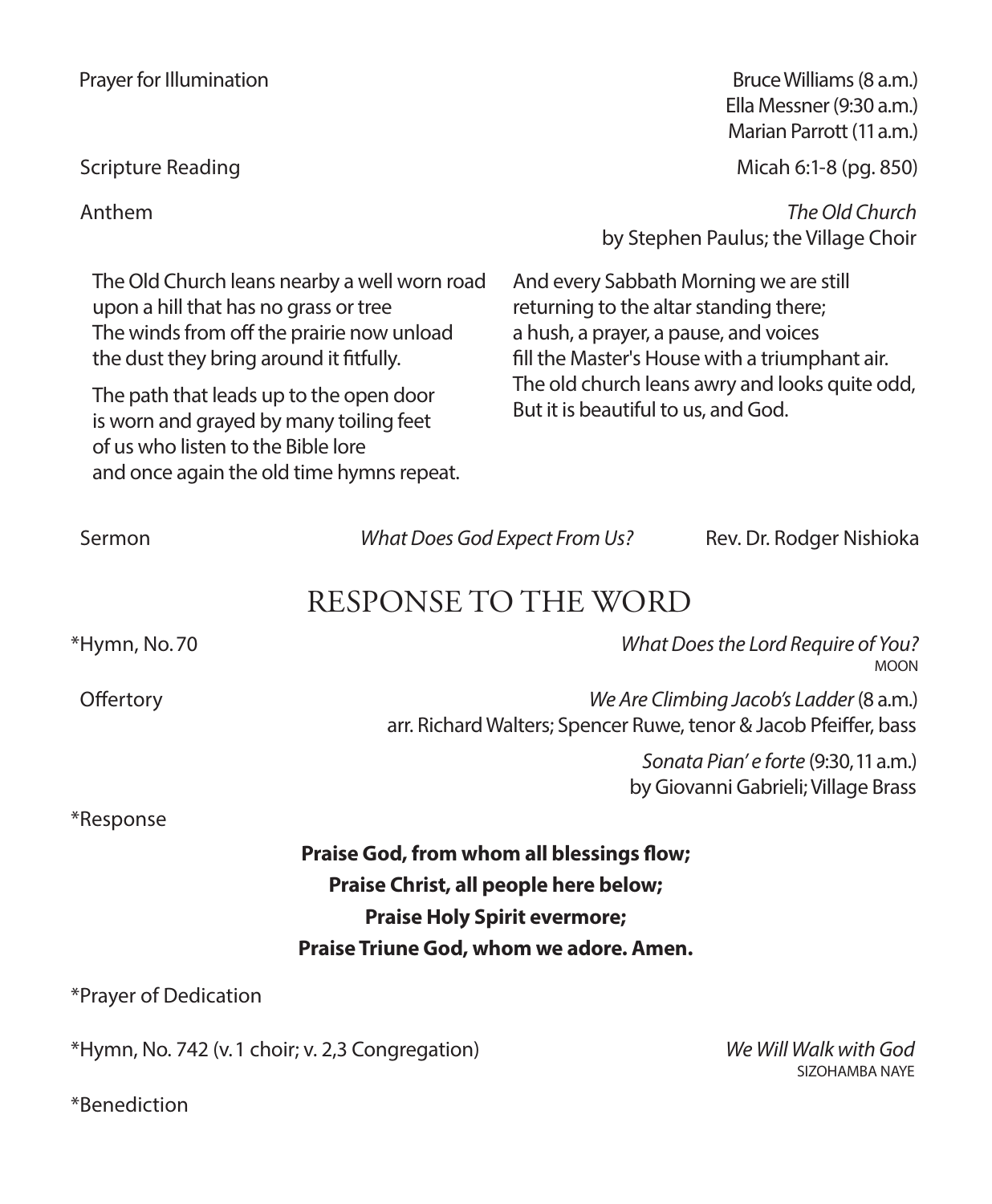### **Go with us, Lord, and guide the way through this and every coming day, that in your Spirit strong and true our lives may be our gift to you.**

\*Postlude *Allegretto* (8 a.m.) by George Frederick Handel

> Fanfare on *Italian Hymn* (9:30, 11 a.m.) by Tim Rumsey; Village Brass

\**All who are able may stand ©* A-705103 for all hymns

## WORSHIP NOTES

The Prayer of Confession was written by the Rev. Jenny McDevitt, senior pastor of the Madison Avenue Presbyterian Church in the city of New York, for the 2019 Worship and Music Conference at the Montreat Conference Center in Montreat, North Carolina. Jenny served as associate pastor for pastoral care here at Village Church for almost six years.

## A LOOK TOWARD NEXT SUNDAY. . .

We turn to Jeremiah on Sunday and to the text that the spiritual "There is a Balm in Gilead" references. Jeremiah speaks of God's judgment of God's people. We might think that God's judgment is an expression of anger, but the deeper basis of judgment is not anger, but grief. Jeremiah says that people have broken God's heart.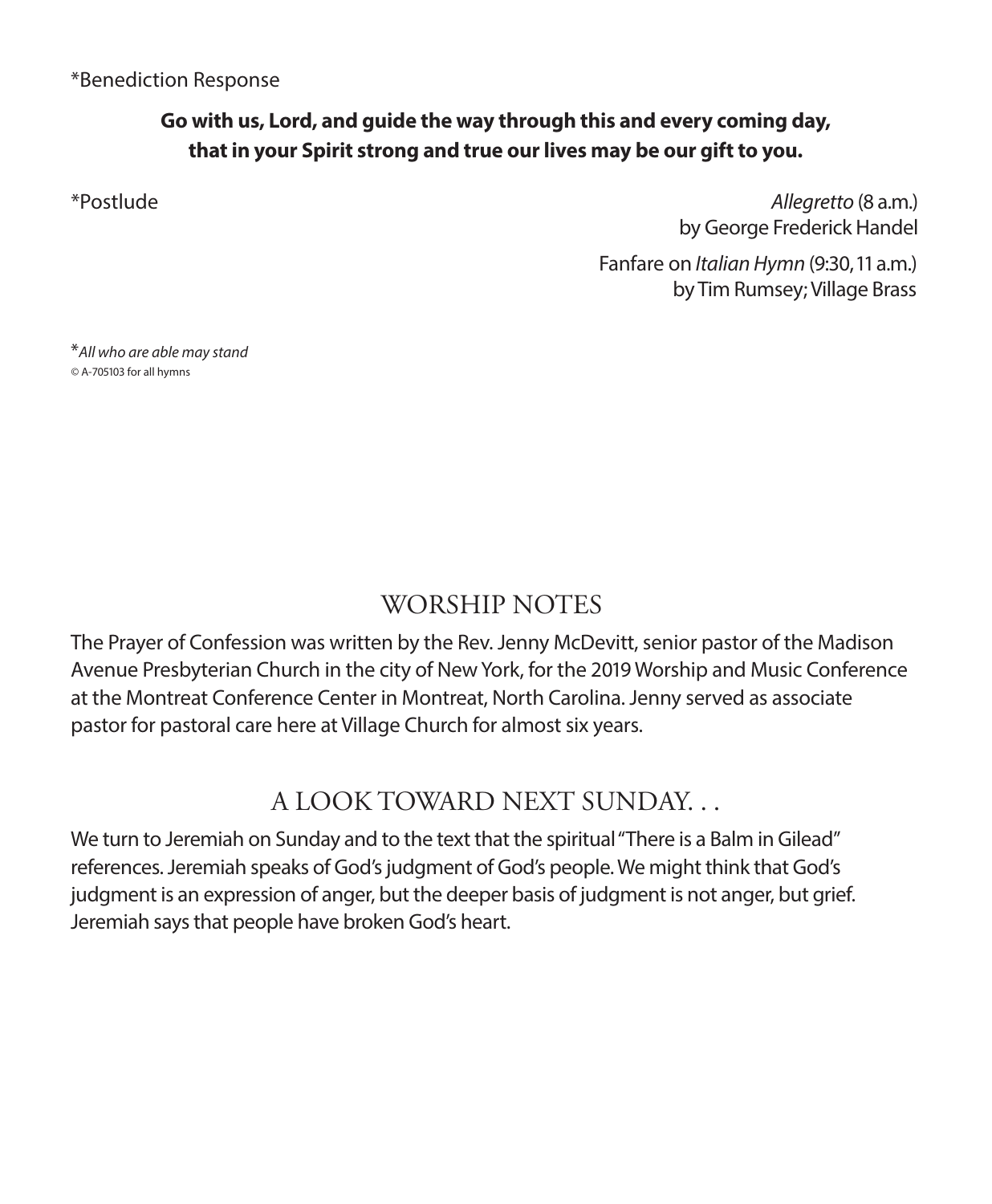## THE CHURCH'S BOOK (Week of October 14, 2019)

The following daily Bible readings were written by Rev. Becky Chamberlain and are offered for your own personal devotion. You are invited to read the text, think about the reflection and questions and allow these to lead you in a time of prayer. Pray for your own journey of faith, pray for Village Church, pray for the community around you, and pray for all of creation.

True love is more about endurance than it is about chocolates and flowers. We prove our love at precisely those moments when the people we love test our patience, put a strain on our kindness, and tempt us to anger. Love is truly love – and not just infatuation – when it proves itself in the crucible of suffering. Have you had opportunities to prove your love today? This week? This year? When it comes to living with someone, everything boils down to forgiveness.

#### **Tuesday, Oct. 15** Matthew 10:22

In the words of Mother Teresa, "God does not require that we be successful – only that we be faithful." Faithfulness in the midst of failure is called perseverance. Where or when have you had to practice perseverance?

#### **Wednesday, Oct. 16 Philippians 3:20**

A group of travelers had been given the honor of visiting a renowned rabbi while they were visiting in his country. When they arrived at his humble home, they were surprised to find hardly any furnishings. One of them asked him, "Rabbi, where is your furniture?" He replied, "Where is yours?" "We're visitors," they said. "So am I," he replied, "so am I." Our true citizenship is the only place where we will truly feel at home.

Our call is to be who we are – children of God – and to live it out in the world. We must go out and witness to peace and stability in a culture that has lost its balance – and to show others that there even is an alternative to the chaos that has become the cultural norm. We are to simply to show up, to be present, "and shine like stars in the world." How can you shine today? Try smiling at someone who doesn't look like they're going to smile back.

#### **Friday, Oct. 18 Psalm 24:1**

Everything we have is on loan to us from God. Before long, we'll be dead and someone else will be in charge of it. This holds true on a global scale as well. Regardless of how you feel about climate change or resource depletion, we should treat the material world with enormous care because it doesn't belong to us. We are only temporary stewards, caretakers, if you will. It's a matter of respect for God, nature's architect.

#### **Saturday, Oct. 19 Mark 6:31**

Isn't it a shame that we live in a society that so fears silence? We turn the TVs on in almost every room of our homes, turn the stereos on in our cars, and plug into podcasts and music – anything to avoid silence. Try setting aside a few minutes of each day to just be silent. Maybe you'll find that you instantly become a more peaceful person. Imagine Jesus saying to you, "Come with me by yourself to a quiet place."

#### **SIGN UP TO RECEIVE DAILY BIBLE READINGS EMAILS Subscribe now at www.villagepres.org/subscribe. Emails arrive first thing in the morning Monday through Saturday.**

#### **Monday, Oct. 14 I Corinthians 13:4-7**

#### **Thursday, Oct. 17 Philippians 2:12-15**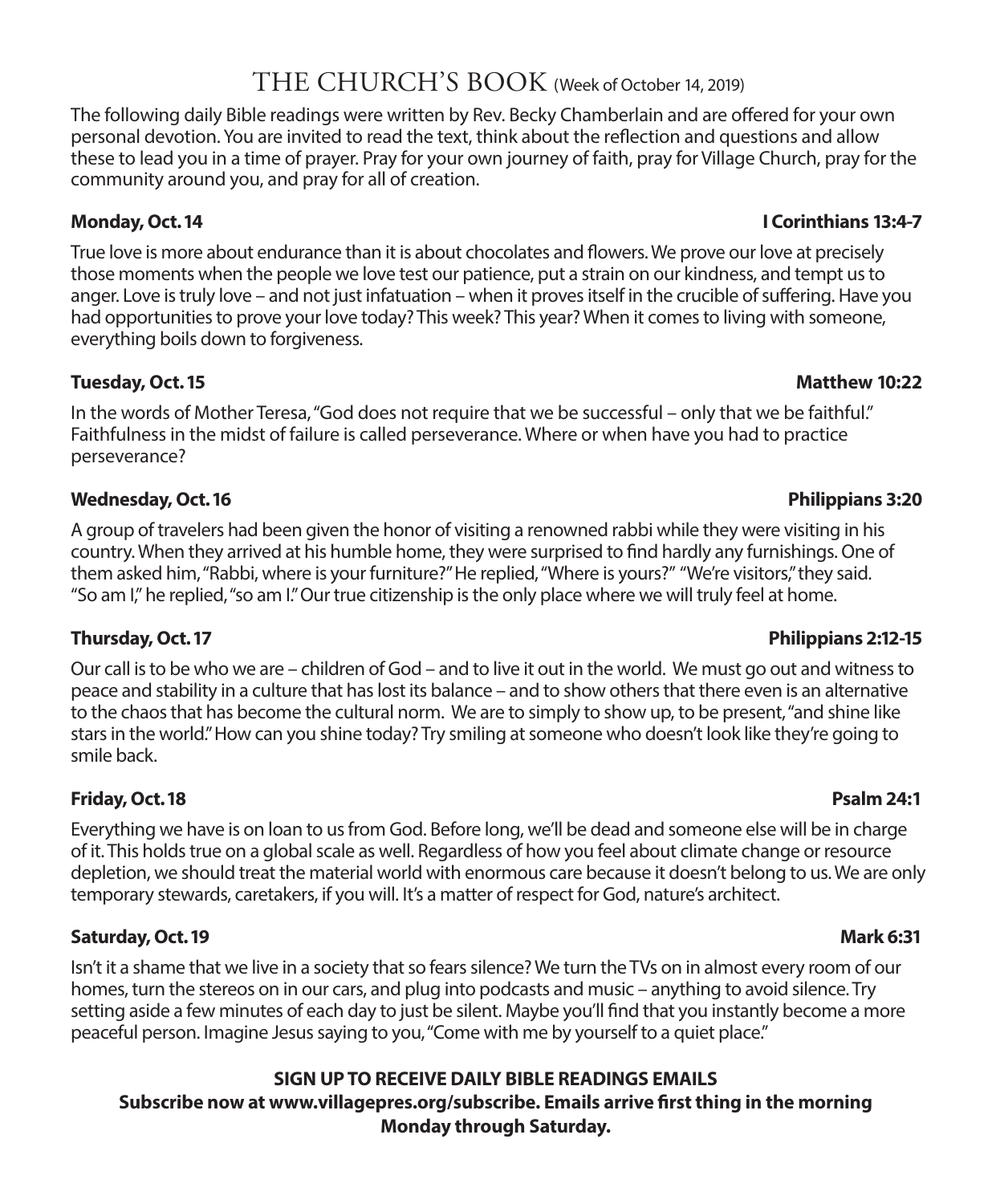### **Village on Antioch Fall Festival 3-5 p.m. Saturday, Oct. 26**

Village on Antioch will host a fall festival from 3-5 p.m. on Saturday, Oct. 26. It's a family friendly community event with bounce houses, lawn games, live music fall drinks, snacks and more! Admission is free. Please join us as we celebrate fall!

### **Subscribe to Village Pres Sermon Podcasts**

Village Church sermon podcasts are now available on Apple Podcasts (iTunes), Google Play, Spotify and Stitcher. They're listed as "Village Pres Sermons." Never miss a sermon. Subscribe to get new sermons as they become available and share them with your friends.





## **Subscribe to Receive Rev. Tom Are's Weekly eNote**

Sign up to receive Rev. Tom Are's Weekly eNote each Friday as he shares details about the Sunday sermon message and more.

You may also sign up to receive the Village Church on Mission Weekly eNews with highlights of what's happening at our Mission Campus.

**Visit www.villagepres.org/subscribe to select your email preferences.**

## **Seeking a Social Media Coordinator/Videographer at Village Church on Mission**

The social media coordinator/videographer will create and manage social media content for Village Church on Mission. This individual will also be responsible for creating graphics and producing/editing videos to be used in Village marketing efforts. This is a part-time position of 27 hours a week.

Get the full job description at www.villagepres.org/employment-opportunities.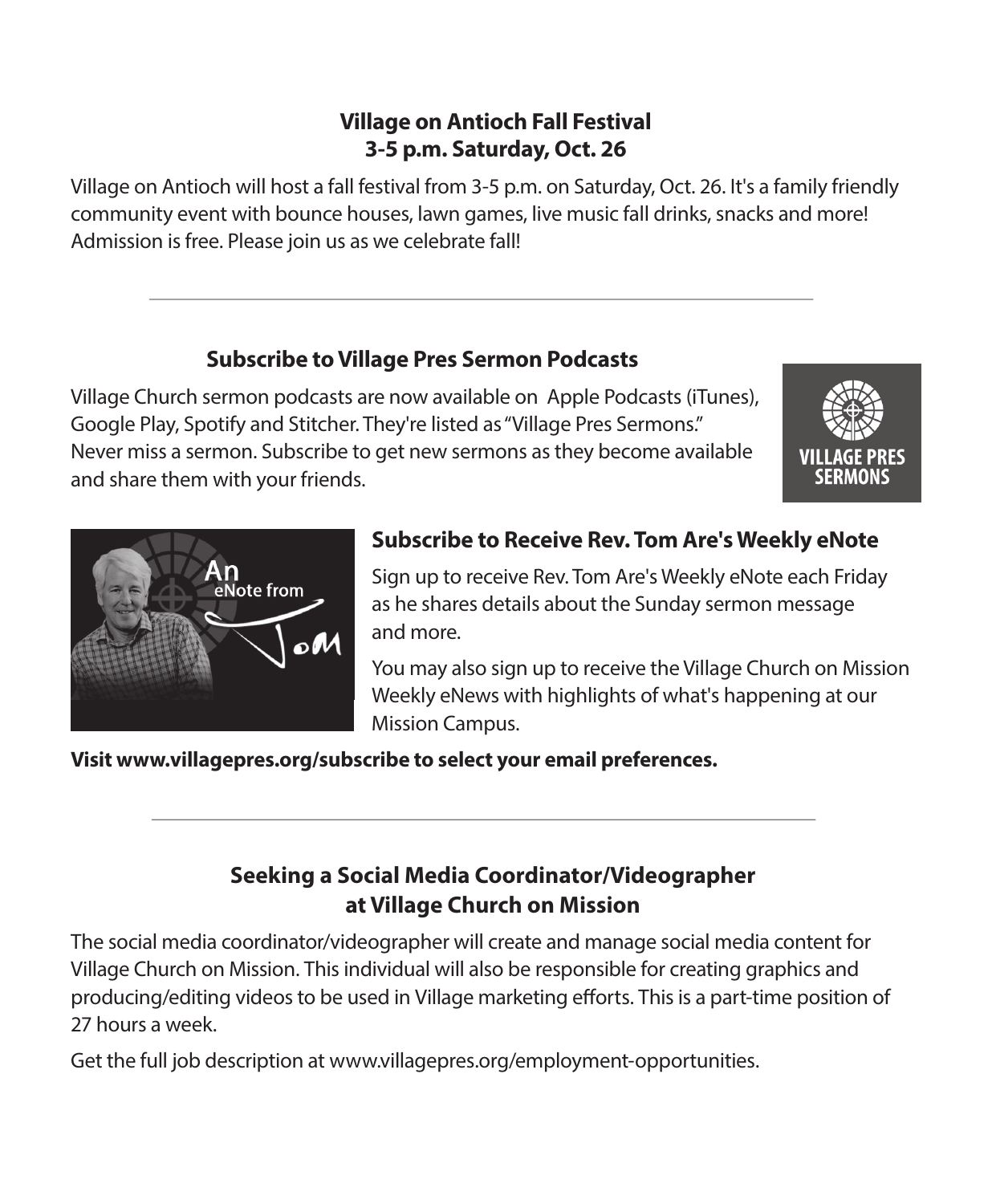## TODAY AT VILLAGE

**WELCOME TO VILLAGE CHURCH!** Please join us every week. Refreshments are available in Friendship Hall following the worship service.

**THE FLOWERS IN THE CHANCEL TODAY** are given to the Glory of God in memory of Jack and Edna Bear by Carroll Burger and family.

**DISCOVER VILLAGE KIOSKS** – Located at the North Welcome Center entrance and in Friendship Hall, Discover Village is a place where people can share conversation, ask questions of our hosts and enjoy a cookie. Whether you are newer to Village or a long-time member and have an interest in serving, connecting, or growing, come to the Discover Village kiosk.

**NEW TO US?** Village Presbyterian Church is a Presbyterian (USA) family of faith that is inclusive, caring and welcoming of all people. We are one church worshiping at two campuses. Our Overland Park Campus is located at 14895 Antioch Road. If you would like a tour of Village Church on Mission, contact Cindy Wilcox at cindy.wilcox@villagepres.org or 913-671-2331.

**JOINING VILLAGE CHURCH** – Village welcomes new members every other month at a special Sunday luncheon. Join us Dec. 8. Contact cindy.wilcox@villagepres.org for information.

**WORSHIP BAGS** are available for children to enjoy during worship. Please return the bags to the baskets located in the Narthex at the end of the worship service.

## ADULT EDUCATIONAL MINISTRY

**THE FEAST** – Do you want to learn how to pray more faithfully? To be more welcoming? To grow in your walk with Jesus? The FEAST is a journey that begins with a day-long retreat on Saturday, Oct. 19, and continues for four Saturday morning sessions. Contact Rev. Dr. Rodger Nishioka at rodger.nishioka@ villagepres.org for more info.

**SUNDAY MORNING CLASSES** – Four ongoing adult classes learn and grow together 9:30-10:30 a.m. Sunday mornings. From studying the New Testament to exploring the ancient biblical world to deciding how Christians live faithfully given today's complex challenges. For more information, talk with a Discover Village guide at our north and south entrances.

#### **UPCOMING VILLAGE U CLASSES:**

**ESPECIALLY FOR WOMEN** - 9:30-11 a.m. Fridays, now through Dec. 20, in Room 126. Our discussions are focused around books by scholars, pastors, theologians and the voices of women. For upcoming sessions in November and December, Barbara Brown Taylor, an esteemed faith leader, storyteller and author will be our guide. For more information, contact Rev. Diane Quaintance at 913-850-8647.

**CLIMATE CHANGE** – 6:30-8 p.m. tomorrow, Oct. 14, in Room 127. Climate change is coming but changes to halt climate change are slow. Why? This session will include a presentation and discussion on the following: a review of regulations that work and regulations that never get in place, a simple explanation of the science behind climate change, and more. Child care is not available. Facilitated by Charles "Chick" Keller.

**MEDICARE 101 AND MEDICAID 101** – 6:30-7:30 p.m.Tuesday, Oct. 15, in Room 232. These important government programs can be confusing. This basic overview will also touch on Veteran's benefits and scams related to all these programs. Child care is not available. Facilitated by Rachel Monger.

**MACARTHUR & THE US OCCUPATION OF JAPAN: CONSOLIDATING VICTORY ONE CONVERT AT A TIME** – 7-8:30 p.m. Tuesday, Oct. 15, in Rooms 132 & 133. MacArthur expresses his ardent belief that the crux of rebuilding Japan lay in the spiritual domain. McArthur's faith was inseparable from this worldview, and his framing of the problem of rebuilding Japan reflected his religious outlook. Facilitated by Chris Johnson, assistant professor of military history at the United States Army Command and General Staff College at Fort Leavenworth.

**MEN'S BREAKFAST AND BIBLE WITH REV.TOM ARE** – 7:30-8:30 a.m. Tuesdays, Oct. 15-29, & Nov. 5, 12, in Room 228. Join Rev. Tom Are for a morning Bible Study. Chef Emily will prepare a hot breakfast. To make a reservation for breakfast, register online. Cost: \$6. Child care is not available.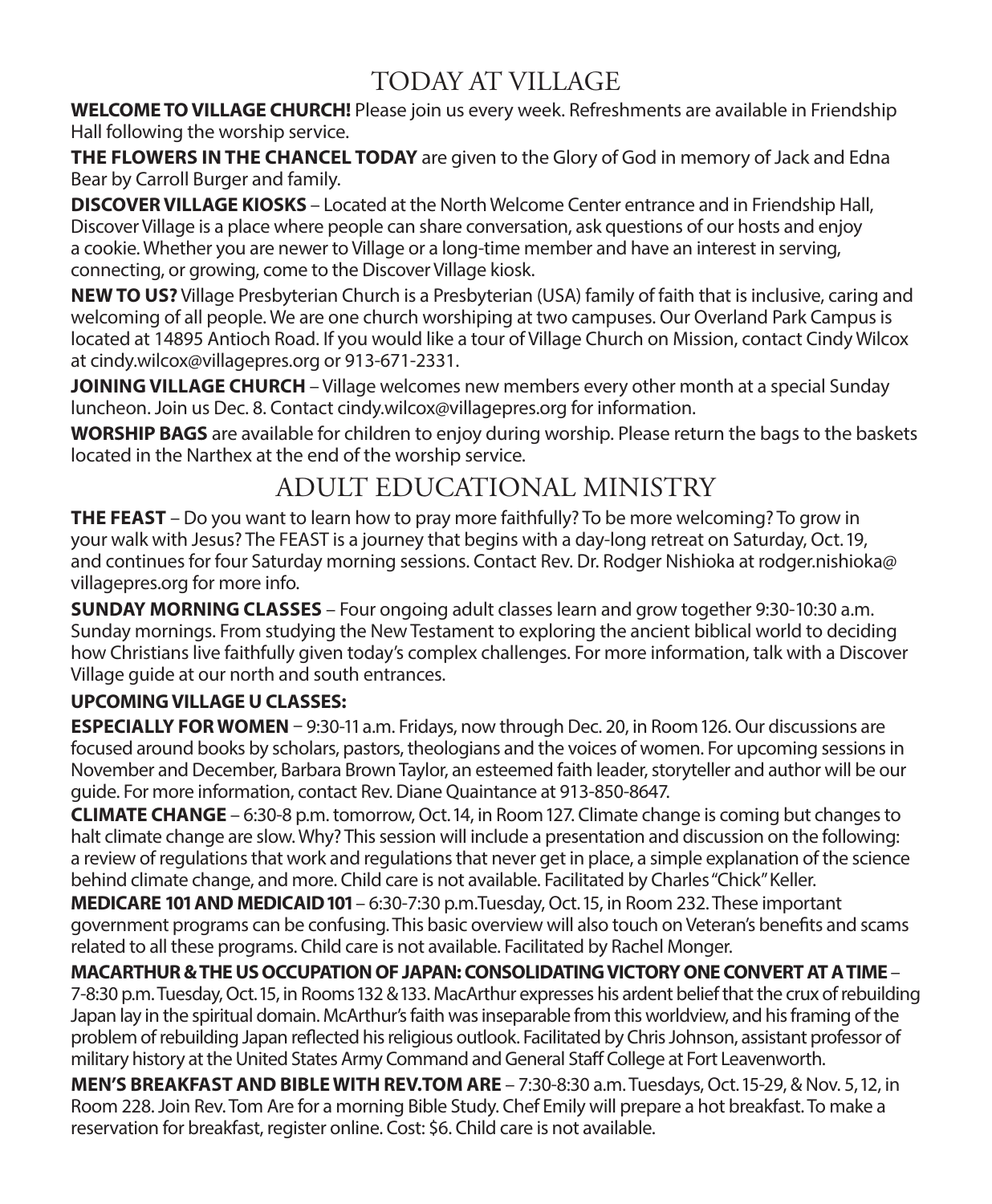#### **FOR HANNAH IS BARREN? COPING WITH INFERTILITY, MISCARRIAGE, AND ADOPTION LOSS** –

6:30-8 p.m. Wednesdays, Oct. 16, 23 and 30, in Room 127. Infertility is not talked about in the Bible but being barren is talked about. Sessions will focus on how we define family, how we define being a mother, and how we struggle with God in the midst of infertility, miscarriage and adoption loss. Facilitated by Rev. Sally Wright, interim pastor for pastoral care.

**FACING THE REFUGEE CRISIS: CARING FOR THE LEAST OF THESE** – 6:30-8 p.m. Wednesdays, Oct. 16 & 23, Room 133. Participants will come to understand the true plight of refugees and ways we can help welcome them just as Christ called us to be in ministry with the "least of these." Facilitated by Neil Douthat.

## CHILDREN AND FAMILY MINISTRY

**TODAY IS FAMILY WORSHIP SUNDAY** – All kids are invited to worship with their families in the Sanctuary. **ALL SERVICES–CHILD CARE** – Infants to 4-year-olds are welcome in Rooms 114, 111 and/or 107. **NEW THIS YEAR, WE ARE DOING ONLINE REGISTRATION FOR SUNDAY SCHOOL** – Visit our link to register your child – https://vpcpvks.brushfire.com/childrens/457086

**MORNING STARS** – 3-year-olds through 6th graders are welcome to join and sing. We meet from 10:30- 11 a.m. Angel Choir (3 to 4-year-olds) meet in Room 204; Prelude Choir (K-2nd grade) meet in Room 201; Hallelujah Choir (3rd-6th grade) meet in Room 304. Pick up for all children is outside of their Morning Stars room. To register your child for Morning Stars, visit: https://vpcpvks.brushfire.com/childrens/457086

**BAPTISMS and NEW BABIES** – The last baptism of the year is scheduled for Nov. 10. The first baptism of 2020 is scheduled for Jan. 19. An education class is offered for all members who are planning to baptize their children at Village. Share news of your new baby so we can welcome your new arrival with a gift. Call 913-671-2350 or email kate.ruecker@villagepres.org.

## CONNECTIONAL MINISTRIES

**WEDNESDAY FAMILY DINNERS** – People of all ages can gather before class, choir practice, or just take a night off from cooking. Chef Emily prepares a hot buffet, salad bar & dessert (\$7) or salad bar & dessert (\$6). Children ages 10 and under are free! Now with a children's play area. Credit cards accepted. The menu for Oct. 16 is fried chicken, mashed potatoes and gravy, mac & cheese, vegetable. Reservations required by noon tomorrow. Contact Liz at 913-671-2359 or email liz.middleton@villagepres.org or go online at villagepres.org/wednesday-family-dinners.

**WEDNESDAY FAMILY DINNER HALLOWEEN PARTY** – Join us for a Halloween Party from 5:30-6:30 p.m. Wednesday, Oct. 30, in Friendship Hall at Village on Mission. Adults and children; wear your favorite costumes. Reservations required by noon Monday, Oct. 28. Contact Liz at 913-671-2359, email liz.middleton@villagepres.org or www.villagepres.org/wednesday-family-dinners.

### MISSION

**THE FOOD PANTRY & CLOTHES CLOSET** – The Clothes Closet is asking for winter clothing - coats, jackets, gloves, sweaters, warm hats, scarves, etc. As you change out your closet, the Clothes Closet would love your gently used, clean donations. The Food Pantry continues to ask for canned vegetables - black beans, pinto beans, spinach, tomatoes, sauerkraut, carrots, etc. Thank you.

**WORSHIP, EAT, SERVE: BE THE CHURCH SERVICE WEEK** – Want to give back to the community? Join us for Be the Church Service Week, Oct. 20-27. Village on Mission will be hosting its activities on Sunday, Oct. 27, after the 5 p.m. Gathering service and dinner. Learn more and register at bethechurchservice.com. The direct link to online registration is bit.ly/bethechurch2019. Contact Deborah White at 913-671-2369 with questions.

**THWAKE VILLAGE PARTNERSHIP'S KENYAN DINNER & MARKET FUNDRAISER**– Join us from 5:30-7:30p.m. Friday, Nov. 1, at Rolling Hills Presbyterian Church (93rd and Nall in Overland Park). Enjoy a Kenyan dinner and a market stocked with Kenyan jewelry, art and clothing. While this is a free event, there will be plenty of opportunities to share your generosity. RSVP to thwake.village.partnership@gmail.com.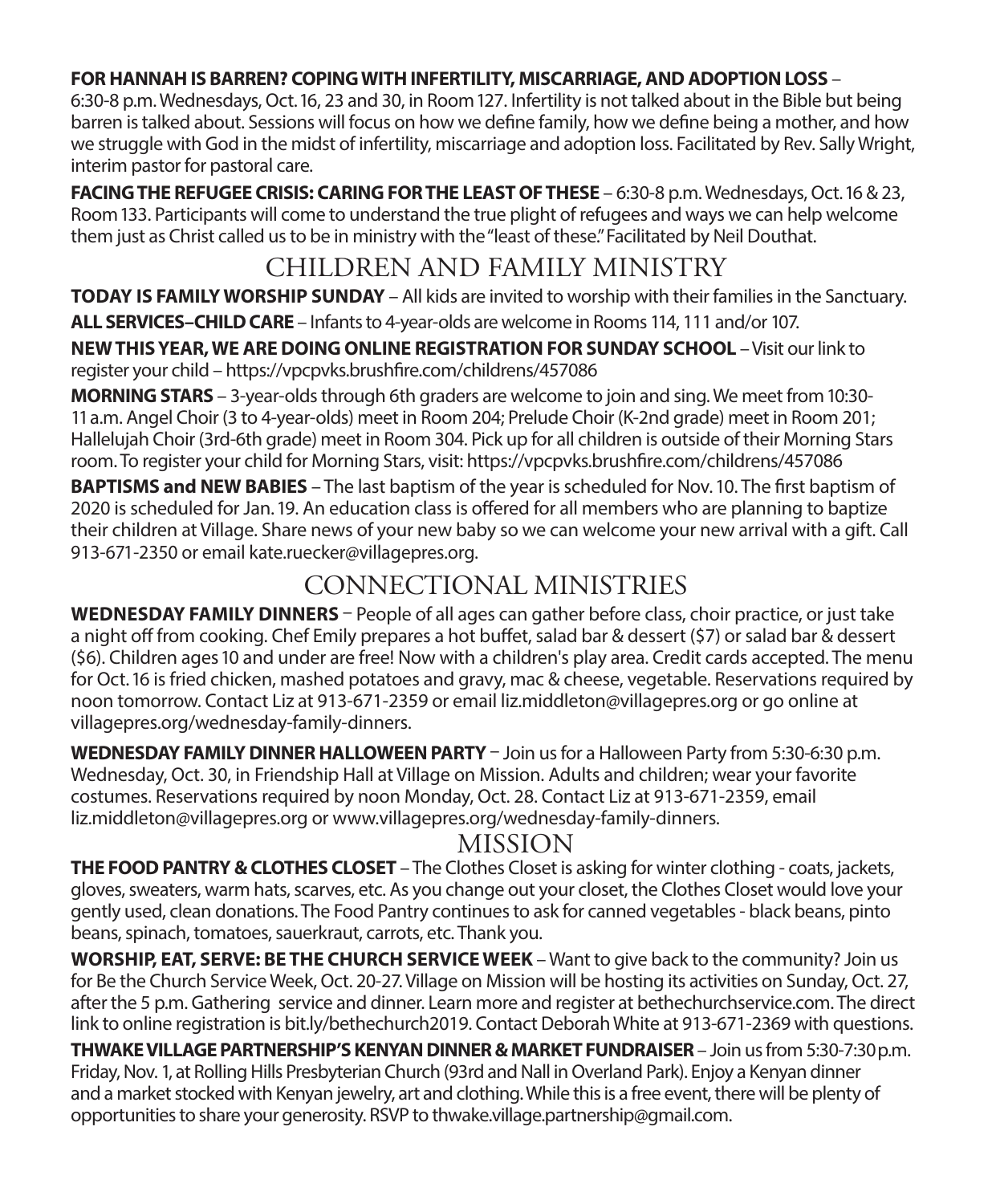**RISE AND SHINE WITH FRONT PORCH ALLIANCE** – Join us for Front Porch Alliance's (FPA) fundraiser, the third annual Rise and Shine Breakfast at 7:30 a.m. Wednesday, Nov. 6, at the Linwood Area Ministry Place Campus (3210 Michigan Avenue). Village Church started FPA in 1999 in partnership with the Ivanhoe neighborhood (31st to 47th Street, The Paseo to Prospect) providing educational opportunities for underserved children and families on our city's east side. Visit https://frontporchalliance.org/ riseandshinebreakfast.html for more info or call 816-921-8812.

**U.S./MEXICO BORDER IMMERSION TRIP, DEC. 6-9, 2019** – Rev. Hallie Hottle is taking a Village Church delegation on a border immersion trip to Agua Prieta, Mexico through Frontera de Cristo Border Ministry. Cost is approximately \$750. Includes air, room/board, meals. Maximum of 12 participants. Contact Lora Garrison at lora.garrison@villagepres.org or 913-671-2390 for more information.

## MUSIC MINISTRY

**TE DEUM "BE A BLESSING" CONCERT** – 3 p.m. Sunday, Oct. 20, in the Village on Mission Sanctuary. The Beatitudes, seven verses from the Book of Matthew, are repeatedly quoted to speak truth and offer hope to Christians. "Be a Blessing" pairs a Beatitude with a non-biblical text that illuminates the humanistic values of the scripture, inspiring listeners to be generous and caring citizens regardless of faith background. Tickets are \$15 at te-deum.org or \$20 at the door.

**KANSAS CITY CHORALE CONCERT WITH ELISA BICKERS** – The season opening concert of the GRAMMY® winning Kansas City Chorale's 2019-2020 season will feature the powerful, new Village Church Opus 22 organ and the talents of organist Elisa Bickers. Join us at 7:30 p.m. Friday, Oct. 25, in the Village on Mission Sanctuary. Get tickets at kcchorale.org. Type VILLAGE in the promotional code box upon checkout to receive \$5 off per ticket.

## PASTORAL CARE AND COUNSELING

**MEMORIAL GUILD VOLUNTEERS ARE SPECIAL ANGELS** – If you would like to either assist with ushering for a memorial service or serving as a host at a memorial reception, we would gladly welcome you. Volunteers serve as their schedules permit, helping for about 2-4 hours at the most. To find out specifics or to volunteer, contact Linda Alley at 913-671-2327 or linda.alley@villagepres.org.

**EMERGENCY INFO** – Does the church have your emergency contact information? This is extremely helpful when an injury or illness happens at the church, or if you are hospitalized and we need to locate you. Fill out an emergency information card or let Linda Alley know your contact person's name, phone number and relationship to you. Contact Linda at 913-671-2327 or linda.alley@villagepres.org.

## PRESBYTERIAN WOMEN

**WOMEN OF WISDOM (WOW) LUNCH AT CHARLESTON'S** – Women of Wisdom (WOW) invites all ladies to a lunch at noon Tuesday, Oct. 22. We'll be dining in a semi-private room at Charleston's, 8817 State Line Road. We welcome all to join us for fellowship. RSVP by Oct. 21 to Marvie Sneegas at sneegi@kc.rr.com or 913-209-9608.

**WOMEN WITH SPIRIT: 'TAKE A SABBATICAL WITH REV. DR. RODGER NISHIOKA'** – 9:30 a.m.-noon Tuesday, Oct. 29. With the holidays rounding the corner, this can be an exciting time for some, while a time of angst for others. We will enjoy a potluck brunch and whatever you choose to share is perfect. For location details and to RSVP, email Shelby Krumm at shelbykrumm@yahoo.com.

## YOUNG ADULT MINISTRY

Young Adult Ministry is for all people in their 20's and 30's.

**THEOLOGY THURSDAYS** – Every Thursday at 7 p.m. This week at Village Church, upper room. Jump into our fall series, "Confession in a Chaotic Age." This week we move ahead in our timeline, and engage some of our more modern confessions. While the world feels wild, the faithful still find reasons to say, "We believe." Let's see if we can find our own voices in the mix. More info and locations at VillagePresYA.org/thursdays.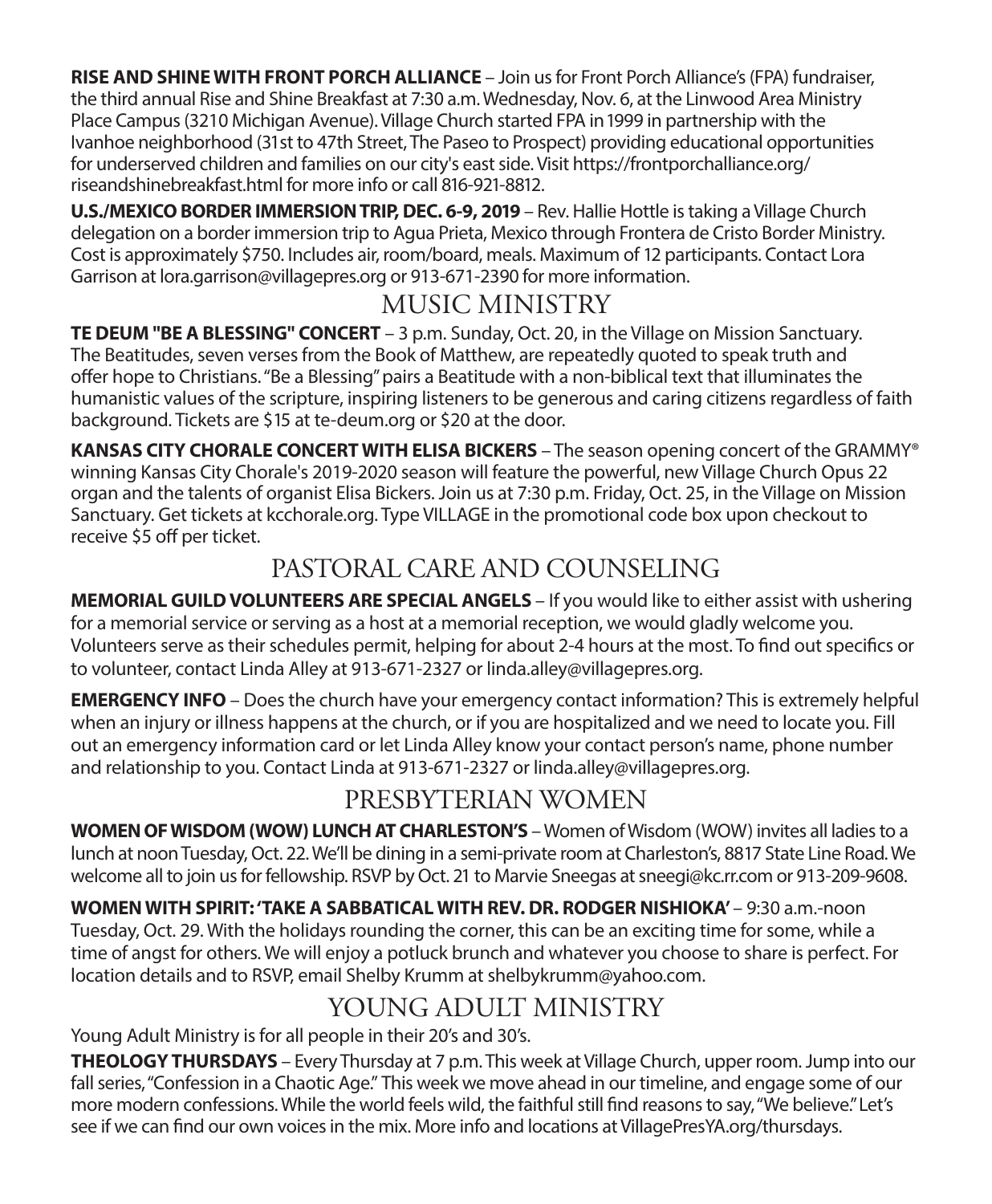**FAMILY DINNER + PARENTS CONNECT** – 5:30-7 p.m. Wednesday, Oct. 16. Join us for family dinner in Friendship Hall, then kiddos will go downstairs for child care and play time while parents stay to study and connect. We reconnect every third Wednesday! RSVP required at VillagePresYA.org/parents.

## YOUTH MINISTRY

**JOIN US FOR ANY OF OUR WEEKLY ACTIVITIES** – All are welcome regardless of previous Village attendance and no sign-up is required. Check villagepresyouth.org for more details.

**SUNDAY MORNINGS** – 9:30 a.m. Youth Loft (Room 333) for middle school, Upper Room (319) for high school.

**SNL (high school youth group)** – 6:30-8:30 p.m. Sundays, in the Youth Loft (Room 333).

**LOFTERNOONS (middle school after school program)** – 4-5:30 p.m. Tuesdays, Youth Loft (Room 333).

**GPS (middle school youth group)** – 6:30-8 p.m. Wednesdays, in the Youth Loft (Room 333).

**EARLY TABLE (morning devotional for high schoolers with food)** – 7:30-8:15 a.m. Thursdays, in the Youth Loft (Room 333), with rides to school available.

**YOUTH CHILI COOKOFF** – 5:30-7:30 p.m. Wednesday, Oct. 23. Join us in Friendship Hall at Village on Mission for this family friendly, all ages event. And don't forget, you can enter a chili to compete for fun prizes. Tickets are \$10 a person, \$35 for a family (and entry is free if you enter a chili). All money raised contributes to the middle school and high school mission trips. Tickets are on sale in Friendship Hall after Sunday services and during Wednesday Family Dinner. Contact Madeline at madeline.chamberlain@villagepres.org for more information.

#### **Flu Shots**

Get your flu shot between 9 and 11 a.m. Sunday, Oct. 20, in Friendship Hall. One morning only this year. Please bring your insurance member ID card.

## **Holiday Greenery Fundraiser**

The Boy Scouts of Troop 91 will be selling beautiful holiday greenery from 8:45 a.m.-12:15 p.m. Sunday, Oct. 20 & 27. This annual event is the main fundraiser for the troop. You will find the scouts located at north and south entrances. Stop by and choose from long lasting evergreen wreaths, garland and centerpieces. Greenery will be delivered at the church on Nov. 24 and Dec. 1.

## **Boy Scout Troop 91 Celebrates 90 Years of Scouting**

Join us for an Open House and Reception to celebrate Troop 91's 90th Anniversary! Activities will be from 1-5 p.m. Sunday, Nov. 3, in Rooms 232 & 233 at Village on Mission, with an Eagle Court of Honor from 3-3:30 p.m. in the Chapel. Please bring your uniform, neckerchief, merit badge sash, pictures and memories to share. For those not able to attend, but would like to share a memory, picture or greeting, please email korylewis@yahoo.com.